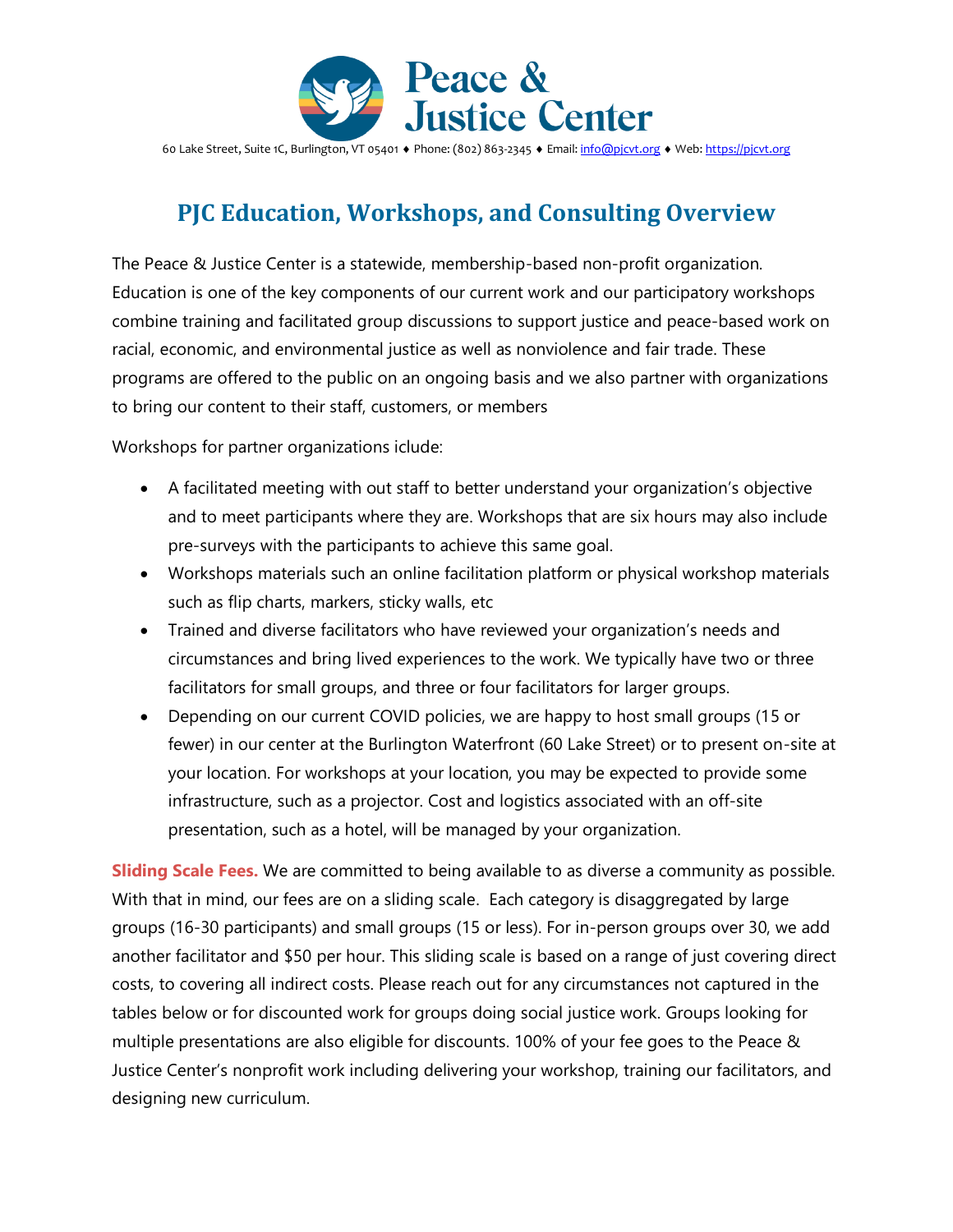#### **Justice Workshops**

We are currently offering four standard workshops that are off-the shelf and then customized to you and your organization. We can also develop additional workshops and are working on expanding our roster, but these would need a longer lead time before being available to your organization:

**Seeing and Disrupting Racism:** This 101-level workshop defines racism and gives participants insight into the many ways in which racism manifests from an individual to a systemic level. Participants will unpack how individual and systemic acts perpetuate. This workshop is designed to provide an experiential learning opportunity with the combination of knowledge building, skills practice, and discussion. The objective of this workshop is to understand the meaning of racism, recognize racism's harmful impact on society, and explore how you would handle past observations or actions of racism differently. Recommended length: 2 hours.

**Building Empathy and Addressing Racial Oppression:** This program gives participants the opportunity to build skills and knowledge to engage in addressing racism. Participants will learn to recognize and name racism within themselves and their communities and explore ways to act from a place of collective liberation rather than from pity or saviorism. The objective of this workshop series is to learn the history of events that contributed to systemic racism, explore ways systemic racism manifests itself in our lives, and recognize racism's harmful impact on our society. Recommended length: 6 hours – can be split over two or three days

**Talking With Kids About Racism:** This workshop series addresses the impact of racism on all children and our relationships with them. It is designed to help people build skills to be more effective in discussing these issues with children in meaningful and age-appropriate ways. This workshop assumes at least some work has been done by participants to understand their own racial-ethnic identity, privilege, and the cost of racism to all of us. If this work has not been done, participants may be required to start with the SDR of BEARO courses above. Recommended length: 6 hours can be split over two or three days

**Unpacking Whiteness:** Unpacking Whiteness is an affinity space for White-identifying folx to gather and understand how racism is harmful to all people. The Peace & Justice Center designed this workshop so White-identifying people have a place to learn about racism without causing harm to BIPOC-identifying people. Members of the global majority should not have to shoulder the burden of unpacking racism. White affinity spaces, such as Unpacking Whiteness, allow folx to unpack harmful beliefs and behaviors while reducing the risk of mental, emotional, and

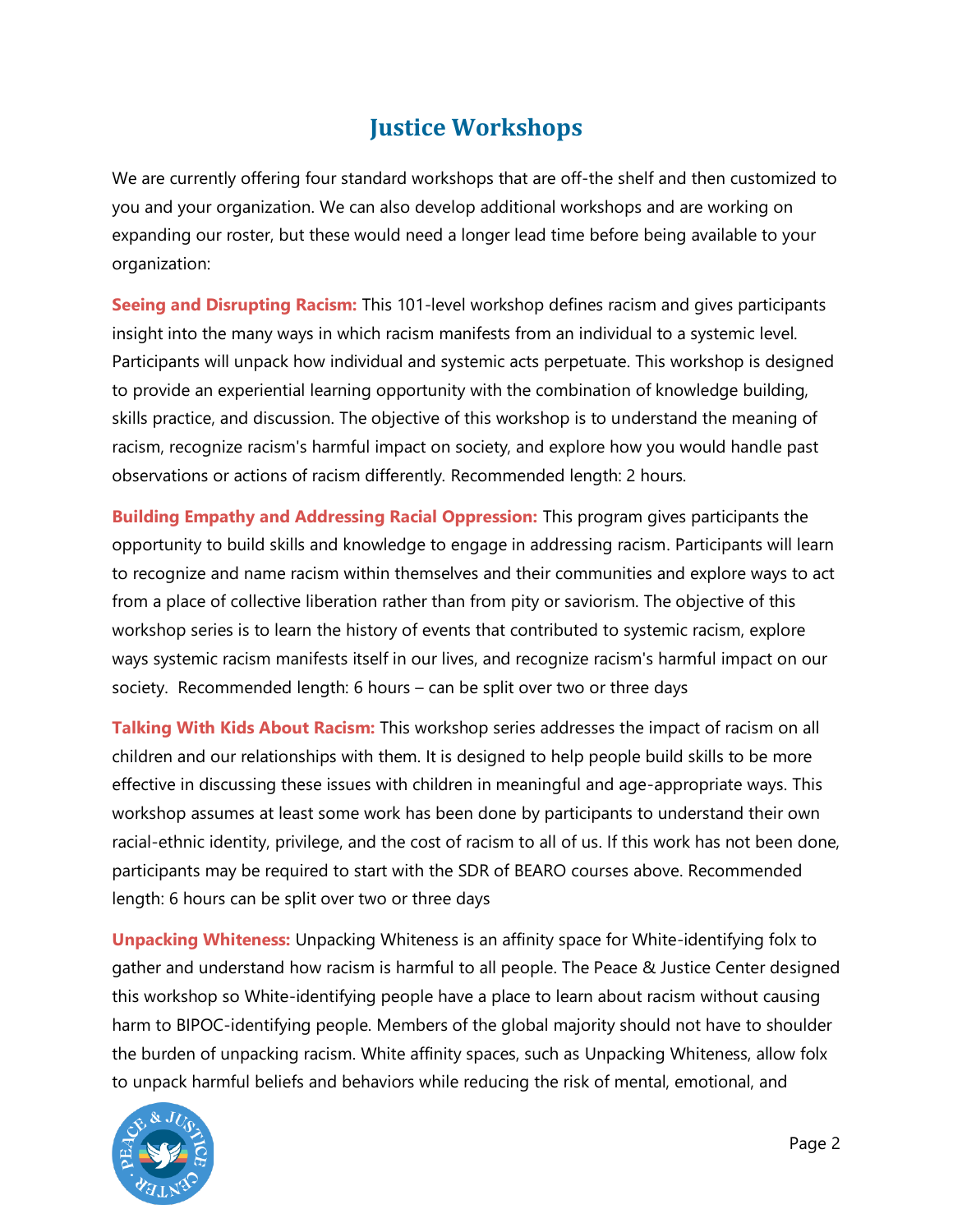physical harm to BIPOC folx. The hope is that this space will allow white people to work towards collective liberation and allow the emotional needs of the Global Majority to take priority in multi-racial spaces. Recommended length: 2 hours

**Let's Talk Race:** A facilitated conversation using a "Let's Talk Race" conversation card deck to prompt discussion about racism, privilege, intersectionality, and shifting power. The tool is designed for people of all races, genders, ages, abilities, socio-economic class backgrounds, and more. The overall goal is to grow our communities' comfort and ease — especially white Vermonters — with conversations about race by providing a tool to support existing anti-racist efforts. The deck that is the basis for this conversation was developed in partship with Change The Story, the Vermont Human Rights Commission, the PJC, Showing Up for Racial Justice, ACLU Vermont, the Education Justice Coalition, and the The Vermont Network Against Domestic and Sexual Violence. Recommended length: 2 hours

|  |  | <b>Justice-Based Fee-Schedule</b> |
|--|--|-----------------------------------|
|  |  |                                   |

| <b>Organization</b><br><b>Category and Annual</b><br><b>Budget</b> | Half-day                     | per 2 hours                  | <b>Discount 2-hours</b>      |
|--------------------------------------------------------------------|------------------------------|------------------------------|------------------------------|
| Full price of workshops                                            | Large: \$2,200               | Large: \$1,200               | Large: \$1,050               |
| for orgs over 750k                                                 | Small: \$1,750               | Small: \$1,000               | Small: \$900                 |
| Non-Profits over 500k                                              | Large: \$1,750               | Large: \$1,000               | Large: \$900                 |
| Orgs under 750k                                                    | Small: \$1,500               | Small: \$800                 | Small: \$750                 |
| Non-profits under 500k                                             | Large: \$1,600               | Large: \$850                 | Large: \$750                 |
| Other orgs under 250k                                              | Small: \$1,200               | Small: \$650                 | Small: \$550                 |
| Frontline or youth-led<br>OR non-profits under<br>\$150k           | Large: \$900<br>Small: \$600 | Large: \$500<br>Small: \$325 | Large: \$400<br>Small: \$275 |

The discount rate is for allied groups, member organizations, and for organizations who are doing at least six hours of workshops.

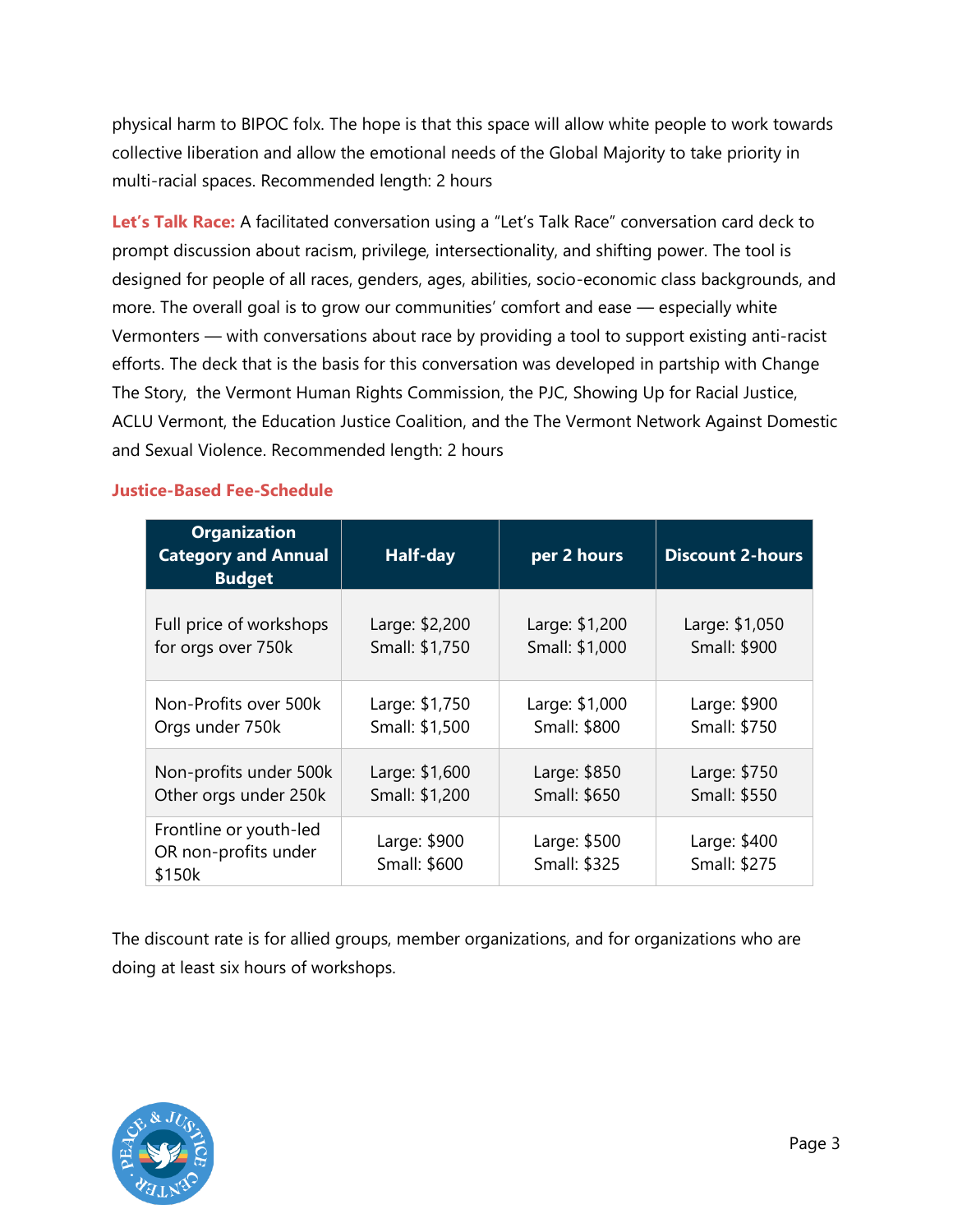# **Fair Trade & Peace Workshops**

Past Fair Trade and Peace Workshops topics include, but are not limited to: fair trade vs free trade; the banana industry; understanding fair trade; and global trade and racism.

**Chocolate & Modern Slavery.** In this presentation, participants will learn how profitable companies like Hershey and Nestlé continue to utilize child labor. Participants will learn about the cocoa industry's lack of accountability and how wealth distribution and industry practices perpetuate generational poverty and enable modern slavery. Recommended duration: 2 hours.

#### **Fair Trade and Peace Fee Schedule**

| <b>Organization Category</b> | 2 hours        | Half-day       |
|------------------------------|----------------|----------------|
| Full price of workshops for  | Large: \$1,000 | Large: \$1,250 |
| orgs over 750k               | Small: \$750   | Small: \$1,000 |
| Non-Profits over 500k        | Large: \$750   | Large: \$1,000 |
| Orgs under 750k              | Small: \$500   | Small: \$750   |
| Non-profits under 500k       | Large: \$400   | Large: \$750   |
| Other orgs under 250k        | Small: \$250   | Small: \$400   |
| Frontline or youth-led OR    | Large: \$250   | Large: \$300   |
| non-profits under \$150k     | Small: \$150   | Small: \$200   |

Allied groups and members are eligible for an additional \$50 discount on the 2-hour workshops and \$100 discount on the half-day workshops.